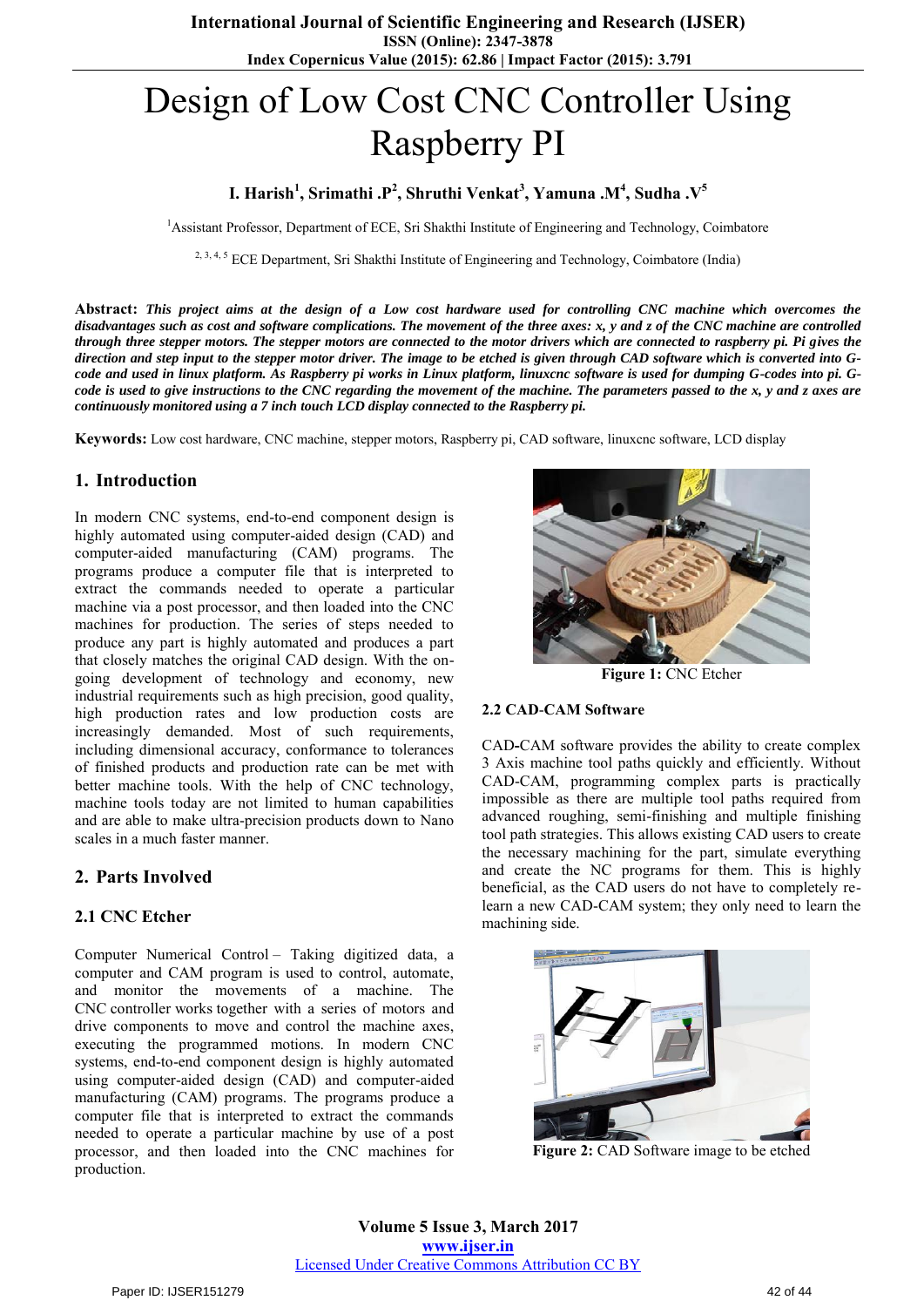#### **2.3 Instructions VIA G-CODE**

G00 Positioning(rapid traverse) G01 Linear interpolation (feed) G02 Circular interpolation CW G03 Circular interpolation CCW G04 Dwell G07 Imaginary axis designation G09 Exact stop check G10 Offset value setting G17 XY plane selection G18 ZX plane selection G19 YZ plane selection G20 Input in inch G21 Input in mm G22 Stored stroke limit ON G23 Stored stroke limit OFF

G-code is one of a number of computer code languages that are used to instruct CNC machining devices what motions they need to perform such as work coordinates, canned cycles, and multiple repetitive cycles. It is the most popular programming language used for programming CNC machinery. Industry has standardized on G-Code as its basic set of CNC machine codes.Some G words alter the state of the machine so that it changes from cutting straight lines to cutting arcs. Other G words cause the interpretation of numbers as millimetres rather than inches. Some G words set or remove tool length or diameter offsets.

#### **2.4 Raspberry PI as a Controller**

The raspberry pi board comprises a program memory (RAM), processor, graphics chip, CPU, GPU, Ethernet port, GPIO pins, Xbee socket, UART, power source connector and various interfaces for other external devices.

Former CNC machines had minicomputers bolted onto their frames. Now the bulky Electronic brains are replaced with a credit card sized computer- Raspberry pi.



**Figure 3:** Letters being etched by a CNC header

### **2.5 Stepper Motor Drivers**

Driving a stepper motor is a bit more complicated than driving a regular brushed DC motor. Stepper motors require a stepper controller to energize the phases in a timely sequence to make the motor turn on. So we use 3 stepper motor drivers to control 3 stepper motor movements in x, y and z directions.



**Figure 4:** Stepper motor driver board

#### **2.6 Stepper Motors**

Stepper motors are DC motors that move in discrete steps. They have multiple coils that are organized in groups known as "phases".By energizing each phase in sequence, the motor will rotate one step at a time.With a computer controlled stepping you can achieve very precise positioning and speed control. For this reason, stepper motors are the motor of choice for many precision motion control applications.With a computer controlled stepping you can achieve very precise positioning and/or speed control. For this reason, stepper motors are the motor of choice for many precision motion control applications.

 **Positioning** – Since steppers move in precise repeatable steps, they excel in applications requiring precise positioning such as 3D printers, CNC, Camera platforms and X, Y Plotters. Some disk drives also use stepper motors to position the read/write head.



**Figure 5:** Stepper motor

- **Speed Control** Precise increments of movement also allow for excellent control of rotational speed for process automation and robotics.
- **Low Speed Torque** Normal DC motors don't have very much torque at low speeds. A Stepper motor has maximum torque at low speeds, so they are a good choice for applications requiring low speed with high precision.